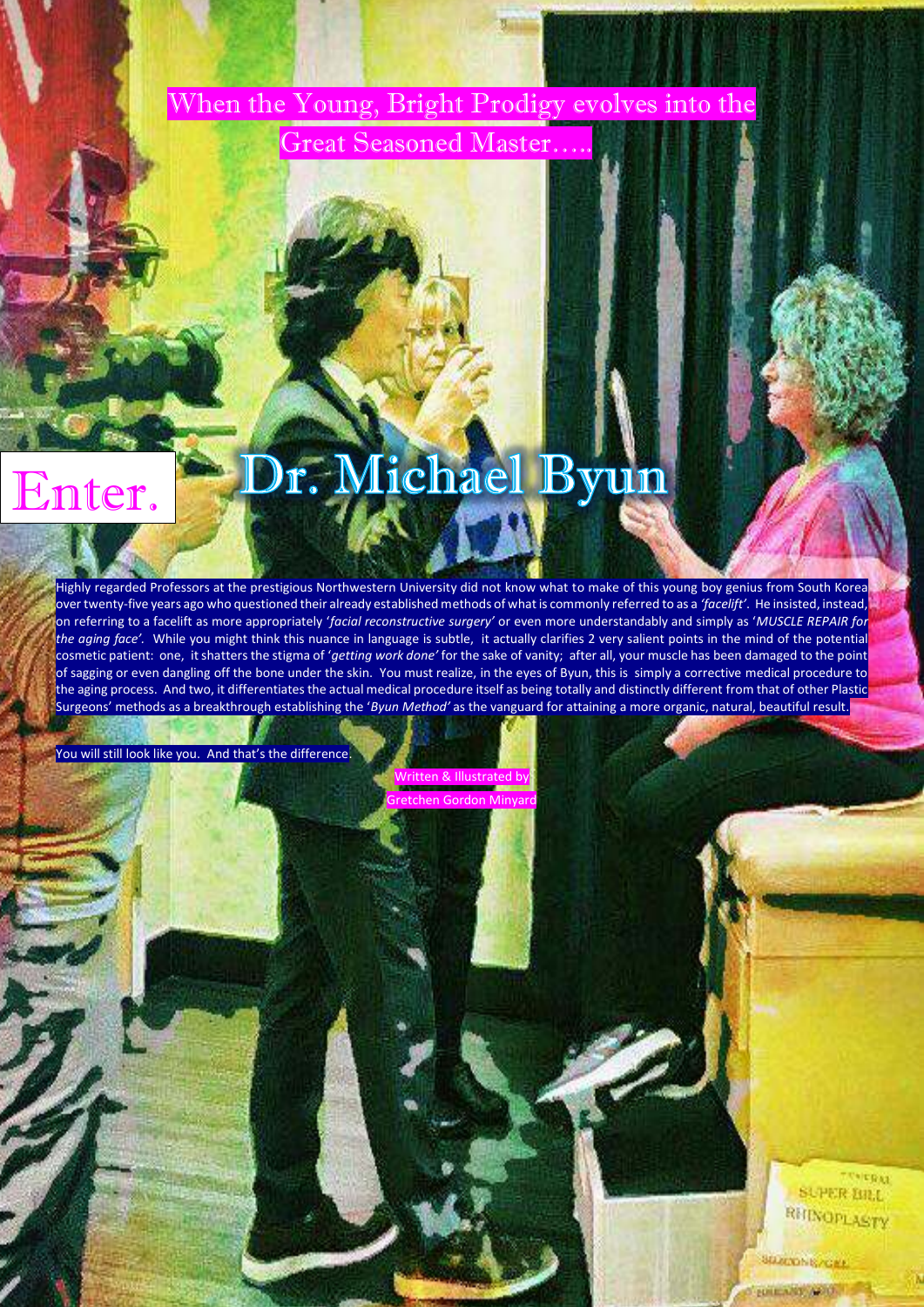Dr. Michael Byun is a serious doctor with seriously comprehensive experience unlike many of his peers setting him heads and shoulders above all the rest. I'm not just talking about those Plastic Surgeons in the United States, he is quite well known in his peer group as being one of the best Plastic Surgeons in all the world. Unlike most at his level however, while he certainly has enjoyed traveling the world giving National Presentations, writing Medical Research Abstracts, conducting Scientific Research and developing Revolutionary Products... a vast swath of his resume, his true love and passion, still resides in Chicago performing very hands on, in depth work rearchitecting peoples' bones, nerves, muscle and skin. *Plastic Surgeons right here in our own backyard!* When he was a young man, his ideas were bold and new; advanced even. No one had ever thought to question the esteemed Northwestern professors' old school rudimentary methods and techniques before Byun came to study at Northwestern University Medical School, one of America's top universities in the Midwest. At times, it felt like he was educating them with his already cultivated medical vocabulary and precise surgical knowledge, but all would agree that his theoretical ideas were fascinating.

Before meeting Byun, I read his lengthy resume packed with outstanding schools, academic appointments, high level positions, endless honours, fellowships, etc. but one of the things that most caught my eye occurred more so at the beginning of his fledgling career; when he earned some truly immeasurable experience in COMPASSION. Not only did he do a substantial amount of work as a Trauma Plastic Surgeon which gave him a comprehensive anatomical understanding of every dimension of the face and body, but this meaningful Critical Care unequivocally helped him to realize how much his work truly effects people in a very real way, obviously a very necessary preliminary lesson to being a Great Master. Shortly after that stint was the other 1-2 punch that truly launched his career. I learned that he ingeniously developed some entirely new, creative techniques while working as a Pediatric Plastic Surgeon that initially addressed the unique issues a child goes through as their face changes and develops with age. However, this was also the pivotal point at which he changed his entire thinking about how to consider the muscle tissue as it develops with aging adult patients as well. Hence, the 'facelift'-only this time using the 'Byun Method'. And the rest is history. In fact, he uses these exact same revolutionary techniques today in his facial reconstructive work by using a pediatric size endoscope (so seamless, undetectable scarring) to wrap regrouped muscle fibre tissue in the cheekbone area back together like a hammock only suturing it higher into the bone periosteum for a more beautiful, youthful look. In other words, some of these crucial distinctions differentiate the Byun Method completely from the old techniques and he established them in his early years where he gained consequential, real world experience. Furthermore, to have worked particularly in those two areas dealing with such a unique, specific patient population base obviously garnered him a wealth of knowledge, skill, consideration, sympathy, tenderness and humanity.

Many people have wondered how it is that Dr. Byun has had such tremendous results for the entire length of his career. Is it because he is that gifted with his hands? Is it because he understands the anatomy better than anyone else? Is it because he was always the number one student in his class at all the top schools and universities? Or is it because he is also a highly skilled, exquisite, award winning artist? While all of these points have certainly contributed to Byun creating the Byun Method, the answer is the Byun Method itself.



Evidently, every Plastic Surgeon currently learns and follows a strict, almost militaristic disciplinary method called the Halstedian Approach where the students have intense and repetitive opportunities to treat surgical patients under the supervision of a skilled surgical teacher. This approach comes from the well-known Dr. William Stewart Halsted, M.D., born in 1852, called the "Father of Modern Surgery", who was one of the founding pioneers in surgery at John Hopkins Hospital emphasizing strict aseptic techniques while being an early champion of newly discovered anesthetics and introduced several new operations including the radical mastectomy for breast cancer. His historic operating room, a small space in Ward G at John Hopkins Hospital is well known for being the setting where many miracles took place. As a result, the Halstedian Approach is still very much in use to this day. Dr. Byun obviously trained, schooled and mastered this extremely intense program using the Halstedian Approach. Like every other educational institution he had attended, once again, he achieved the number one status at Northwestern University Medical School. Because of this great honour, Byun was specifically hand-chosen to be the first Fellowship by the 'holy trinity' of Northwestern Plastic Surgery. This trinity included the late, great Dr. B. Herold 'Hal' Griffith, Dr. Peter McKinney and Dr. Victor L. Lewis. Dr. Michael Byun's brilliant questions and erudite discussions on surgical anatomy, method and technique earned him the position as the very first Resident (Take note that Dr. Halsted created the role, 'resident', implying that they would practically live at the hospital working very long, intensive hours.) to ever be chosen for a fellowship at Northwestern Plastic Surgery in order to spearhead their new, highly acclaimed, integrated, seven year program. The fact is, even though he has won countless awards, honours, and accolades over the years, interestingly enough, this by far is the most meaningful as he has nothing but utter genuine respect for all those who took part in his meaningful educational experience here in Chicago. His humility is endearing as his gratefulness shines through in all his many anecdotes of lessons learned by them, but it also shines through in even his gifted teachers' profound life lessons as a young boy in South Korea.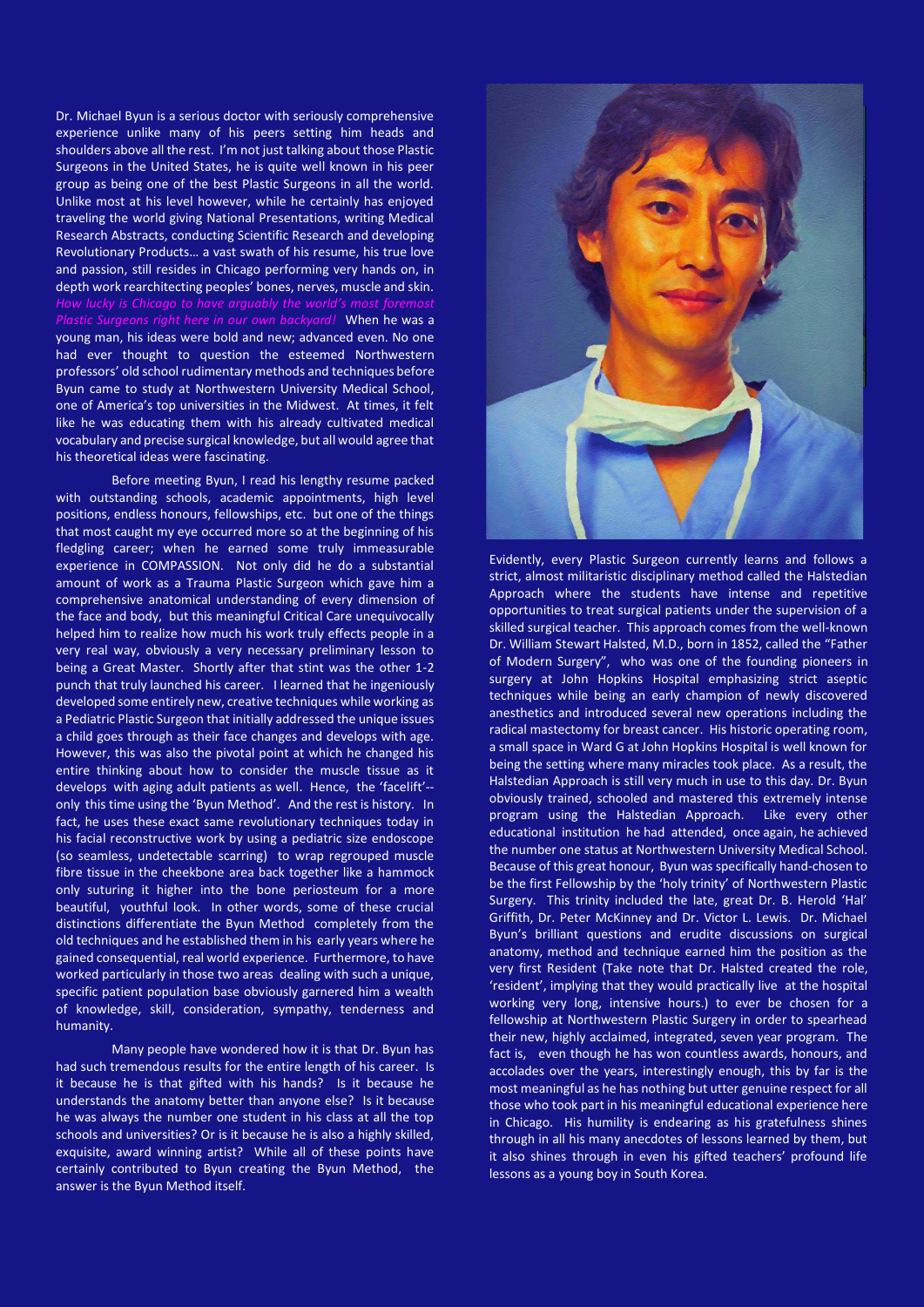

Dr. Byun fondly recalls the very first accolade he ever remembers getting as a child. His teacher was trying to demonstrate how physics and design, or science and art, work hand in hand with each other. Each student was given the same exact materials for the assignments of making a paper airplane that could sustain flight: a certain number of popsicle sticks, a few sheets of paper, and glue. The winner would be decided on whose plane would fly the furthest and longest. They had the whole afternoon to work on it. At the end of the day, the teacher would test each flight pattern. At this point, Byun meekly chuckles as he remembers his teacher repeatedly throwing a few other kids' planes in the air only to have them dive straight down to the ground again and again like a lead balloon. However, each time the teacher would fly his plane, it would soar through the sky almost endlessly! All the kids cheered as they fully understood the skills required to perform such a task. He was the clear winner and there was absolutely no dispute among the other children. Interestingly enough, some of these small children are industry giants today with some quite familiar family names like Samsung, Hyundai, and the Koo family (LG) so as it turns out, each of them was able to strongly benefit from this profound lesson uniting art and science.

Dr. Byun and his work have been written about countless times over the years, but when I asked when was the first time an article had been written about him, again he laughed. He and his family had just migrated from South Korea to Southern California as he entered his junior high years. He recalls a huge art contest throughout the entire state for kids his age that was being sponsored by Citibank. Apparently, every kid in California was extremely excited about this contest as it potentially set the ground work for any path possible in the creative arts in a highly creative community. As you could probably guess, the young Byun won First Place. But the reporter who interviewed him just after having received the award couldn't get over his response and it ended up being the small newspaper's major headline in big, bold letters on the frontpage edition of the Sunday Newspaper that week. The reporter wrote that he had just congratulated him on winning this highly competitive art contest and had asked the young Byun what direction he wished to focus his creative talents. So incredulously, the headline read, "I WANT TO BE A SURGEON!" with an exclamation mark as the reporter couldn't get over the audacity after having just won this highly touted art contest. Obviously, the reporter hadn't been introduced to the masterful equation that unites art with science.

Dr. Michael Byun is the oldest son of four children to his immigrant parents. His elegant, affluent Japanese Mother, Teresa, is from a very long line of exceedingly brilliant scholars while his South Korean Father, on the other hand, is no stranger to labor intensive, hard work. The Byun family were well known as being one of the main contributing families that achieved the "Miracle of Han River" in Korea. His father ended up being the CEO of Hwa-il Construction Company that not only built Korea's current highway system, but previous to that, Byun's Grandfather actually built the very famous, first hydroelectric power dam in SoYang and

Choonchun, South Korea. So the Byun Family have a very long established history of not only finding new pathways but also finding new, creative and scientific, unique revolutionary solutions.

Although Byun was born where his mother is from in Tokyo, he was always raised in his father's native South Korea only visiting his mother's family on holidays and vacation.

Like many children his age, Michael and his friends were obsessed with everything that was American. Michael begged and pleaded with his parents to allow him to go to Boarding School in the United States for his junior high years mimicking the American TV show, "Facts of Life" where famous actors like George Clooney and Helen Hunt made their very first cameo appearances playing young students. Rather than allowing her only son to go off to school by himself, Byun's 'Tiger-Mother' insisted that the entire family would migrate to the states together. Afterall, Michael was her pride and jov and as with many traditional families. 'anything for the boy' still rings true. And so he and his parents and his three little sisters uprooted themselves and their lives in order to move to Newport Beach, California for their eldest and only son's lofty American Dream. However, as he grew older, Byun's strong, inherent family values seemed to gravitate much more towards the Midwest. As luck would have it, our town became his 'Sweet Home, Chicago' and so incredibly(!) he prefers living and practicing medicine here over anywhere else in the world!

Byun is not flashy. He could be, but indeed he very much fits in with 'my kind of town, Chicago...' Whereas in his previous residence of California, he says, "caters to designer faces and designer bodies." This goes against his very grain. He quips, "If you want a Khloe Kardashian transformation, I am not your guy." He states, "With the human body, you cannot be a designer. And I say that truly as an Artist. You actually have to suppress your creativity. The tissue is already perfect, you see. You should especially not be a designer to the human face. It's repair. It's restoration." While I thought I had a pretty good grasp of the Byun Method, I finally had a "eureka moment" when Byun's staff was recounting how he had to turn down not just one, but two different celebrities the previous week. My ears perked up. The two different seasoned actresses had already had a couple of facelifts from other surgeons out West. They had heard wonderful things from previous patients and were perfectly willing to come to Chicago to have the procedure done -a must for Byun. His staff said that although he really wanted to work on them, he could not. When I asked Byun about it, he started to explain by using more metaphoric layman terms so that I could understand more easily, "If you think of your skin as Christmas wrapping paper, these 2 women would not have had enough 'Christmas wrapping paper' after I would repair the

muscle. Have you ever wrapped a gift and then find out during the process that you don't have enough paper to cover the box? You see, once I repair the muscle and it occupies its original real estate on your face, your skin will naturally fall seamlessly over the tissue. It's a perfect fit